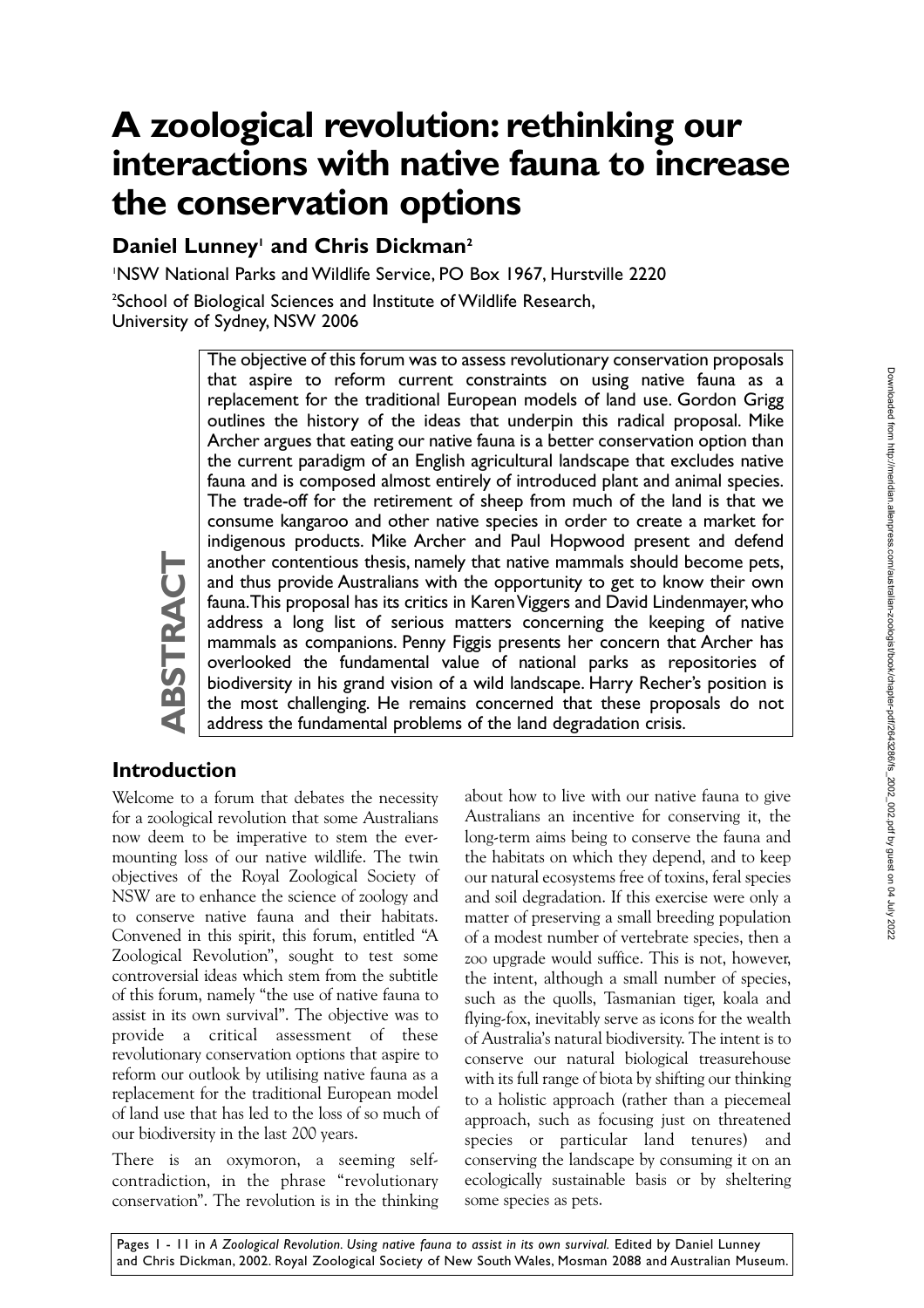In his enlightened *Handbook for the Positive Revolution*, Edward de Bono (1991) said he was not writing for those who want to go their own way or do their own thing or for those who are disposed to be negative; he wrote his book, he says, for those willing to use thinking skills to be positive, and for those who recognise that they are inseparably part of the world in which they live. What was particularly attractive in his little handbook was the advocacy of humour which, he acknowledged, is not a traditional tool of the revolutionary. What humour tells us, writes de Bono, is that although the mind works in patterns, these patterns can be switched, often by humour. Humour is certainly something that is needed in this era of information overload, including the wealth of detail we have about environmental deterioration. The recollection of de Bono's words should bring a smile to your face as you watch your neighbour's quoll stalk your pet bandicoot.

Information is an essential component in determining the best way to achieve a conservation target and to design a better solution, but it does not generate revolutions in itself, nor even show the way forward. The key to effective conservation action lies in the power of perception, the ability to challenge old values and to create and establish new ones. Other principles, such as the need to be constructive and respectful and to be a contributor, are essential in any revolution, but it is perception that is the first step in advocating and effecting change. Perception, says de Bono, is how the brain processes information and thus determines how we see the world. Thus it is perception we are principally addressing in this forum, where the tools of information, logic and education are used to advance good ideas, discard the bad, and to propose initiatives in a positive way that involves everyone.

#### **Why we need a zoological revolution**

Let us consider some of the evidence for the need for a zoological revolution. In 1992 there was an audit of the vertebrate fauna of NSW. It was the first ever review and it concluded with a number of quite sobering facts. Three items in particular should be mentioned.

Firstly, 233 (26%) of the State's 883 species were listed officially as threatened. Secondly, there were another 113 species out of this total that at least one expert who had been involved in the assessment process considered should be listed as

threatened. Thirdly, mammals were by far the worst affected group. Twenty-seven of the 130 then-known species of mammals in NSW (two more species have since been found in the far west of the State and another in the far north east) had become extinct in the State, and 57% of the remaining species were identified as threatened. This work has been published (e.g. Lunney *et al.* 2000a) and a major conservation effort across the state is now directed towards threatened species.

More importantly, the species that were listed as threatened are symptomatic of broader problems, namely the loss of native habitats, the degradation of ecosystems and the introduction of pests. One way of addressing the issue – through the legislation (such as the *Threatened Species Conservation Act 1995* in NSW) – has been to draw up recovery plans. These are prepared individually for each species, yet for all their value it is easy to argue that they are, on their own, insufficient to address the problem. That such a broad swathe of our native fauna is at risk, or extinct, surely points to immense, underlying problems that we appear not to be addressing.

It may be that these underlying problems stem from somewhat romanticised notions that prevailed in England when Australia was first settled, and that the early colonists were hoping for "a land of milk and honey". At issue is the way in which the landscape was treated, how everything was made to replicate English life and conditions in Australia, from what we eat, to the way we use it, to what we call the seasons – spring, summer, autumn and winter – to use the phrasing that is English, but is inappropriate for the Australian landscape. Let us pause to consider this "milk and honey image". When Moses left ancient Egypt and led his followers to the promised land of milk and honey, he was conjuring up a life style that moved up the food chain from a grain-based diet. Milk and honey are animal products. His actions suggest an intention to adapt the early Egyptian agricultural successes of the Nile banks to a rangeland existence on the Sinai peninsula, with nomadic herds, presumably of goats and sheep, and honey collected opportunistically. This exodus was part of the early spread of an agricultural existence that was set to expand because of increasing technology, trade and an ability to move when lands became depleted or overpopulated. Similarly, the settlement of Australia by Europeans in the nineteenth century was propelled by a grander, English version of the Biblical exodus. However, in Australia, the milk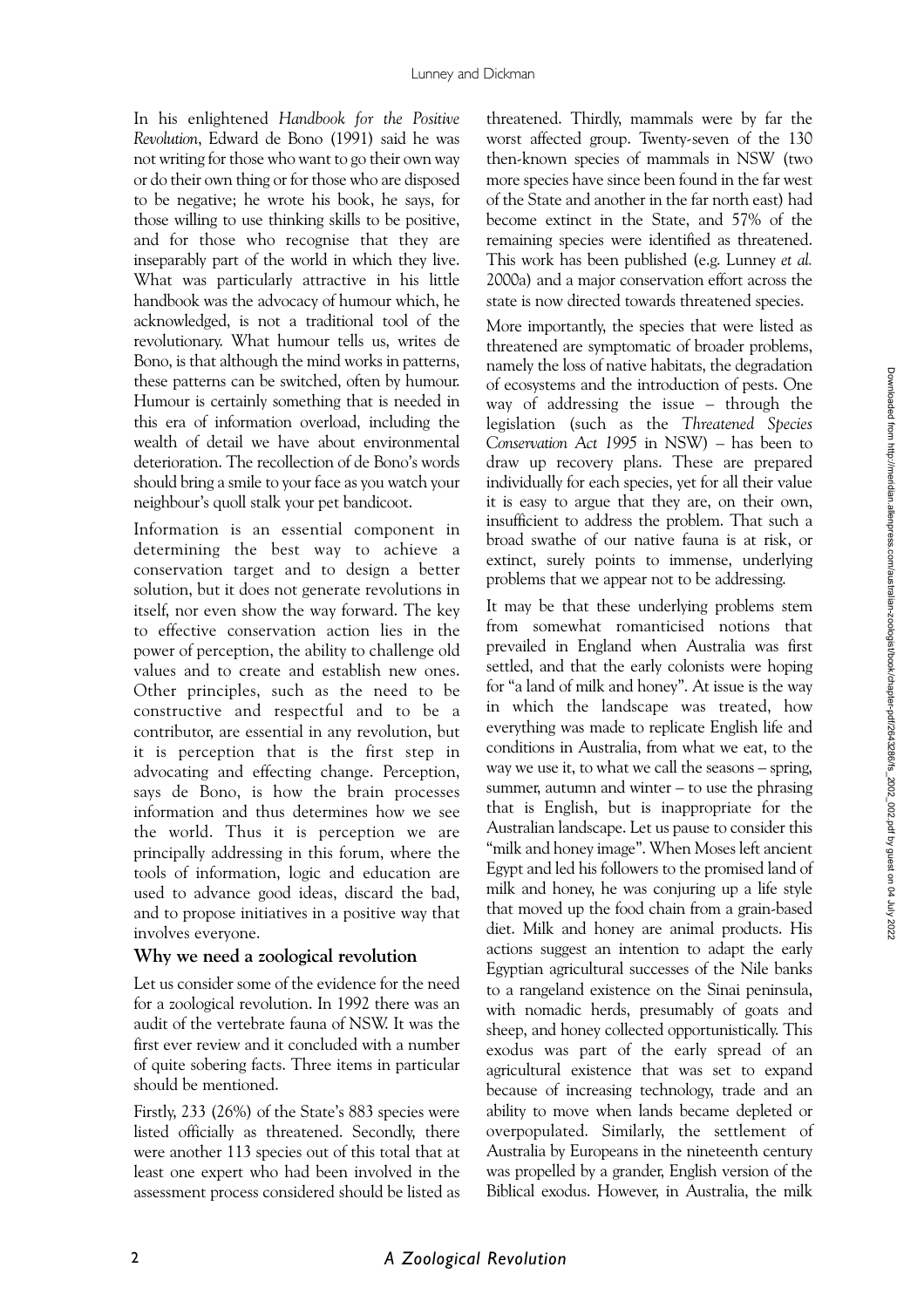has come at the environmental cost of coastal valleys cleared of native habitat and converted to dairy farms within a century (that is, by the outbreak of World War 1) (e.g. Lunney and Leary 1988, Lunney and Moon 1997). The production of honey from imported bees has also brought its environmental costs to native bee populations and native flora pollination potential (Schwarz and Hogendoorn 1999). Moving onto the plains west of the Divide in the first half of the nineteenth century, sheep reached the Western Division by 1841 and caused an environmental calamity that ranks among the greatest of modern mammal extinction episodes, with 24 species rendered extinct by about 1900, and the landscape so damaged that it brought on a Royal Commission in 1901 (Lunney 2001, Noble 2001, Quinn 2001). The reason the sheep in the west were so damaging was the huge increase in numbers generated by the export wool trade. It was the London markets that drove profits and thus sheep numbers irrespective of any notions of the sustainability of the arid lands of Australia, with their erratic rainfall patterns and erodible soils.

Our dairy farmers are now groaning under the impact of milk deregulation, which is forcing many off the land and, like the degraded lands of the west which cannot be repaired from the proceeds of wool profits collected in the 19<sup>th</sup> century, the coastal valleys cannot draw on earlier dairy profits to effect their restoration. It is today's generation that is footing the bill for these earlier agricultural policies. There is no point in attaching blame to the pastoralists, but it is fair to point out that the degradation of the native landscape in NSW was a  $19<sup>th</sup>$  century event that stretched from the coast to the arid west, and that only in the last 30 years has there been a major realisation of the consequences of an unrestrained dream of milk and honey based on an imported model. Of course, many people had seen it earlier, and seen it vividly, as described in the evidence to the Royal Commission of 1901 on the Western Lands and during the creation of the NSW Soil Conservation Service in 1938, both of which showed a commitment to prevent further losses, although there was no change to the agricultural paradigm on which our society was built.

We have increased our efforts to protect threatened vertebrate species, but there are also many plants that have been listed, as well as endangered populations and ecological communities, not to mention endangered invertebrates and other biota that are being listed

for the first time. It is arguable that the emphasis on threatened species may relegate other ways of identifying and tackling broad-scale problems to a lower priority and demote them to a spot where they divert attention from the underlying problems. It is these problems that this forum has attempted to address with a revolutionary zeal that manifests itself as novel solutions deserving of a space where they can be examined and tested.

#### **Radical conservationists and their critics**

We need urgently to consider the "use it or lose it" thesis if we are to develop more effective means of conserving our natural heritage than have been employed in the past. Several speakers addressed this issue from their unique perspectives.

Gordon Grigg was one of the first scientists to promote the controversial idea of harvesting kangaroos to achieve a greater conservation outcome for our damaged rangelands. That was at a one-day Royal Zoological Society forum on 14 May 1988 that packed the auditorium (Lunney and Grigg 1988). Grigg's contribution has been much cited subsequently because his case was well stated; it foreshadowed the difficulties in gaining public acceptance of the idea and dealt in depth with such vital issues as consumer and kangaroo health and land and kangaroo management. Today we enjoy some of the fruits of Grigg's proposal in being able to order kangaroo at restaurants and buy the meat at butchers in NSW. The idea seems to be slowly gaining acceptance, arguably too slowly. In this forum, Grigg outlines the history of ideas underpinning the commercial use of kangaroos for conservation. His thesis, and the steady stream of positive results arising from his research, his thinking and his writing, have arguably been the most important single contribution to this debate in Australia. His views are thoroughly ecological, are focused on the land itself, and are based on a deep knowledge of kangaroo biology. Most importantly, his ideas incorporate the landholder in the equation of the gains of kangaroo harvesting. His is an unselfish thesis that his grandchildren will thank him for.

Mike Archer and Paul Hopwood presented and defended other controversial ideas. Both are experienced biologists with a contentious "pet" thesis that has already begun to engender much discussion. Mike Archer wants to utilise wildlife as food and as pets to conserve our fauna as well as the entirety of our biodiversity including animals, plants, invertebrates and the genetic variation they carry. He also argues that our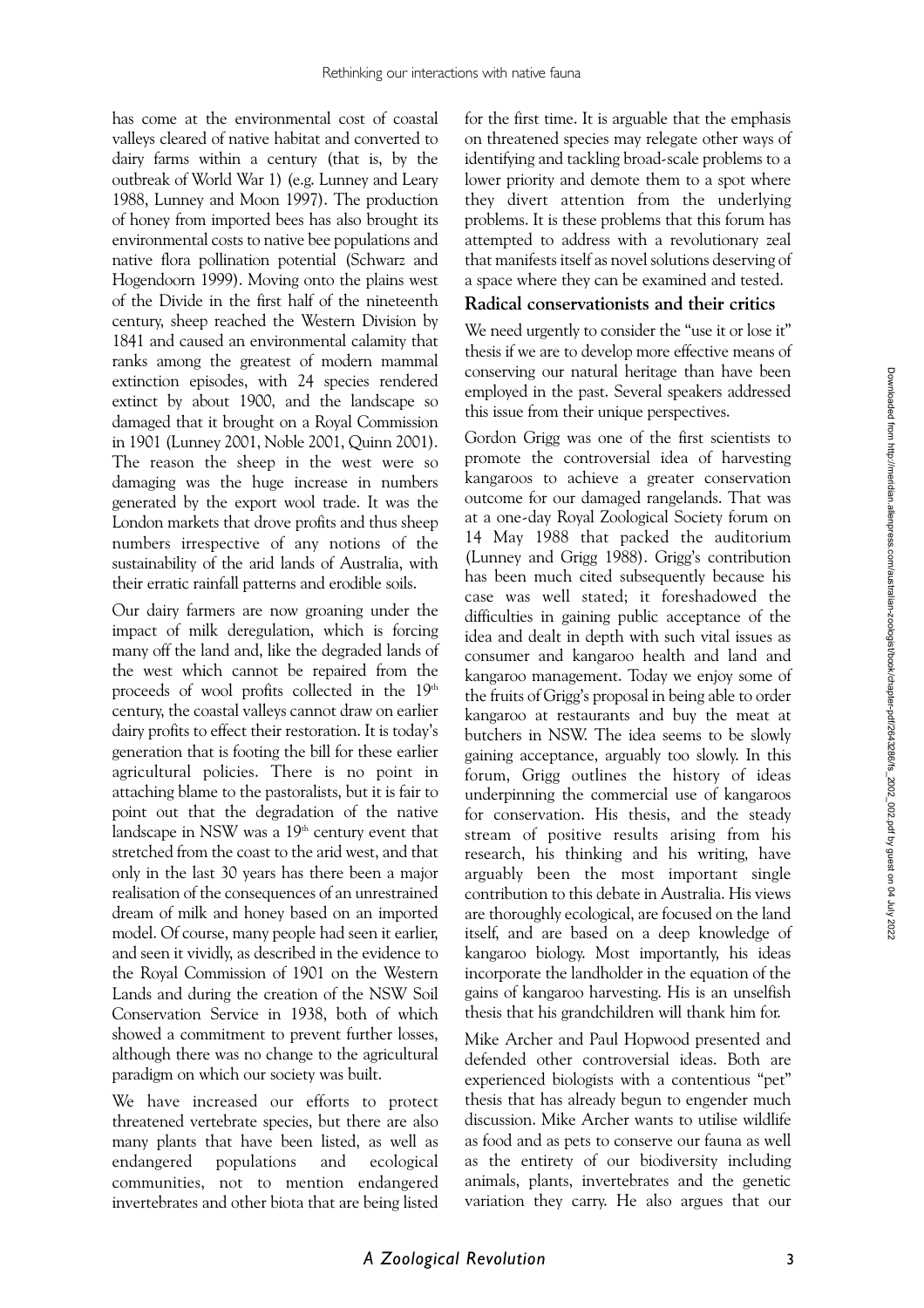fauna need space to evolve, so he opposes reserves the size of a pocket-handkerchief, is impatient with tokenism towards land conservation, and will not be satisfied by modest targets. Eating our native fauna, he says, is a better proposition to the current paradigm of an English agricultural landscape, which is eroding or salting up in front of our eyes as every television viewer knows. Archer extends the concept of a national park to cover the entire landscape, so that fauna can spread over the land and evolve. Major conservation benefits would follow from the retirement of sheep over much of the land, but the trade-off is that we must begin to consume kangaroo and develop a market for it.

Grigg, Archer and Hopwood stirred their ideas into the evolutionary cauldron of public debate and uncovered strong forces in this forum to support the survival chances of their arguments. However, critics at the forum challenged these radical proposals. Viggers and Lindenmayer confront the Archer and Hopwood initiatives by addressing a long list of serious matters concerning the keeping of native mammals as companions.

Figgis presents her apprehension that Archer has overlooked the fundamental value of national parks or, if he does acknowledge their positive worth, she warns that his comments on their limitations have been construed by the anticonservation lobby to mean that they are of little value in the overall equation of conserving biodiversity in Australia. Elsewhere, one of us (Lunney 1998) has argued that scientists generally have not given the whole idea of national parks and nature reserves the support they deserve. Margules and Pressey (2000) have also added their weight to the debate and support the concept of reserves. Figgis is far from being a lone voice and, as vice-president of the Australian Conservation Foundation (ACF), she represents a constituency that spreads to all corners of the nation. Nevertheless, there needs to be more vocal supporters, especially among the scientific community.

Recher is one of those rare iconoclastic voices who, after a third of a century of listening to both the problems of and solutions for nature conservation, can comment fearlessly on whether we are promoting sound new ideas or, indeed, whether we need a revolution at all. Recher's position is the most challenging. He does not really cavil with the propositions that native animals should become pets or human companions (Archer, Hopwood, Braithwaite),

that Australians should develop a taste and a market for wild foods, particularly kangaroo (Grigg and Archer), that wildlife ecotourism should be developed (Braithwaite) or that the search for new chemicals and antibiotics, especially in marine invertebrates, should be pursued (Benkendorff), but he remains concerned that these proposals may not be addressing the basic problem, namely the development/consumer economic model that is at the root of the land degradation crisis. A human population that is growing both in size and demands on the environment is already demonstrably unsustainable.

Quolls instead of cats, kangaroos instead of beef or lamb, new antibiotics from the sea near Wollongong and native wildlife safaris are fringe concerns from Recher's perspective. Fewer people consuming less, and an immediate cessation of land clearing and other broad-scale destructive uses of the landscape, are the only answers. Recher despairs that our current crop of politicians miss the point, but he recognises that they only reflect society at large and it is society as a whole that has to rethink its resource-use outlook. Recher's basic solution is to be achieved through education. Like most people at this forum and those reading these pages, education has been one of the most liberating features of their lives. It has allowed people to escape from the trappings of the past. However, great skill will be required by the current and emerging generation to throw off the success formulae of the 20th century and rethink a future that is not only less demanding of the environment, but also restorative of the air, water, vegetation and fauna that are dependent upon it.

Recher has promulgated this view all his working life. He is supportive of new initiatives, and does eat kangaroo, but he reserves a special hostility for false conservation efforts. He is a strong supporter of national parks and nature reserves, but has a deep-seated aversion to the dedication of wilderness over existing parks and reserves when this leads to the throttling of research in these areas. Parks and reserves have many functions, he says, and fundamental among them is research. If governments and managers promote environmental objectives in parks that exclude researchers and their equipment such as tents, huts and marker posts, and regard their presence as a violation of pristine values, then they have unwittingly betrayed the national parks ideal. Recher believes that a wilderness management regime, which inhibits research and education to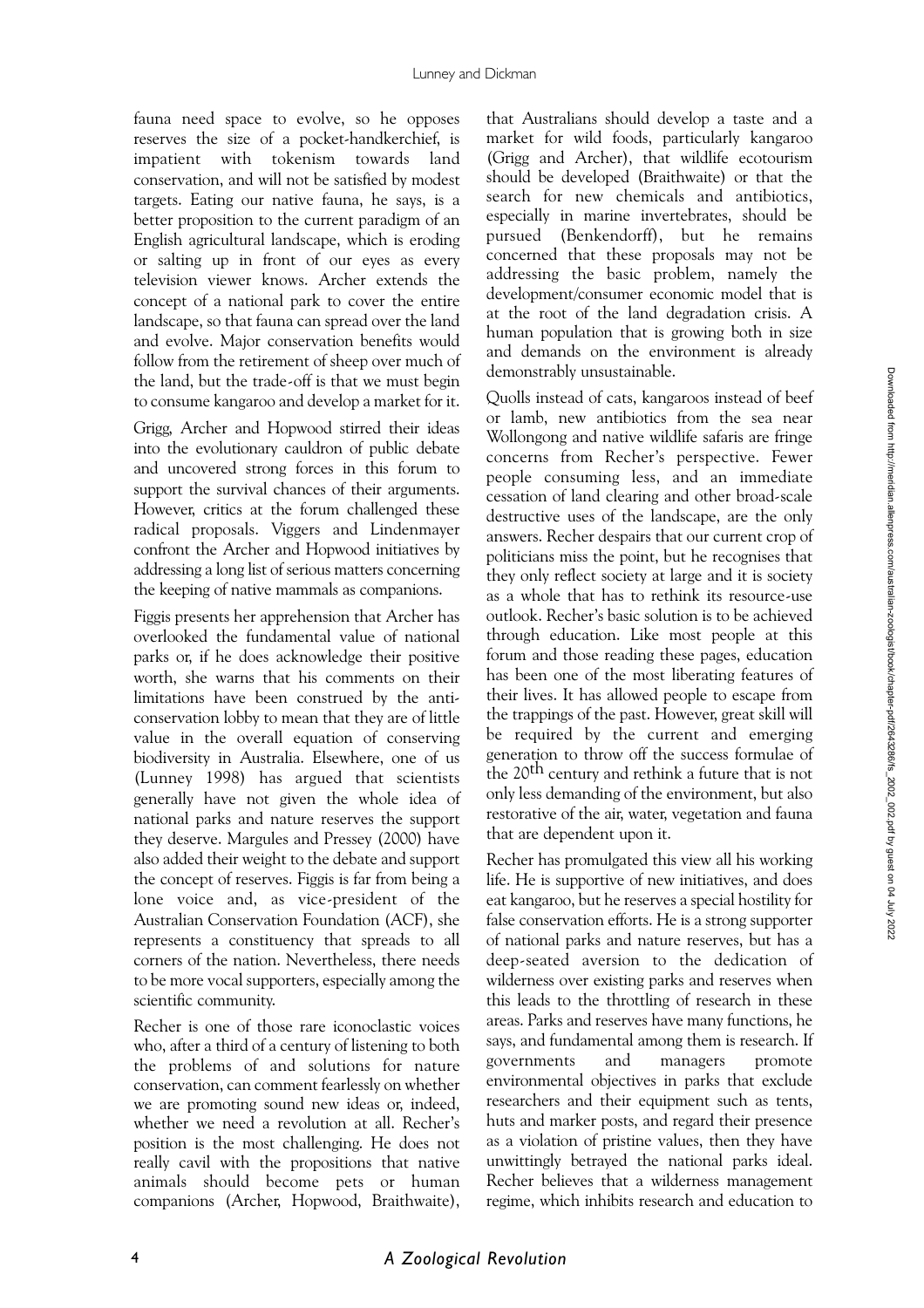the extent that only passive observation is allowed, will only encourage the forces arraigned against national parks and nature reserves. Recher is one of the few skilled researchers and teachers to speak out on this issue.

We might look back on this forum and say this was the period when Archer, Grigg, Hopwood, Braithwaite and Benkendorff were burnt at the stake of public indignation because they suggested that we abandon the imported fauna from another land – cows, sheep, cats and dogs and antibiotics – and try to live off the milk and honey of native Australia. In this context it is worthwhile considering the use by Aboriginal people of the native fauna. In discussions of the use of native wildlife, indigenous use offers a vital if complex perspective, partly because of legal considerations, partly because of the rarity of some species, such as the Dugong *Dugong dugon* and, controversially, because Aboriginal people now use rifles and 4WD vehicles (e.g. Grigg *et al.* 1995). In these circumstances, is a blanket ban by European law appropriate? There is a long history of Aboriginal

dependence on these fauna, and the European land-use ethic has robbed the Aboriginal people of their food as well as other elements of cultural identity. A closer look at Aboriginal practices can show a way forward for European society with respect to using native wildlife.

#### **The influence of the media and advertising**

An appalling land-use ethic can often be found in the media where its effects are all the more insidious for being subliminal. For example, in the *Sydney Morning Herald* (Monday, 27 March 2000) there was an advertisement for the unbreakable Toyota Hilux which emphasised the vehicle's extra pulling power. The small print said, "If you want a truck with a lot more grunt, look no further than your Hilux" (Fig. 1). A critical examination of the photograph of the Hilux in context is most revealing. The Hilux was pulling out the last remaining stumps in a grassy paddock. The stumps are, of course, the last vestige of native habitat in what would have originally been, judging from the size of the stumps, a forest. So, there was a forest, cleared, turned to grass, and now the last bit of



Fig. 1. This graphic half-page advertisement in the *Sydney Morning Herald* on 27 March 2000 illustrates the application of 21st century technology to 19th century thinking. Here stumps are being grubbed from a grassy paddock, and with their disappearance go the last the remnants of what would have been a forest in 1788. It will take a revolution to prevent the last vestiges of our native faunal habitats being progressively modified and cleared. If Australia's rich zoological heritage is to survive, there needs to be a much sharper appreciation of the impact of our agricultural enterprises on our fauna.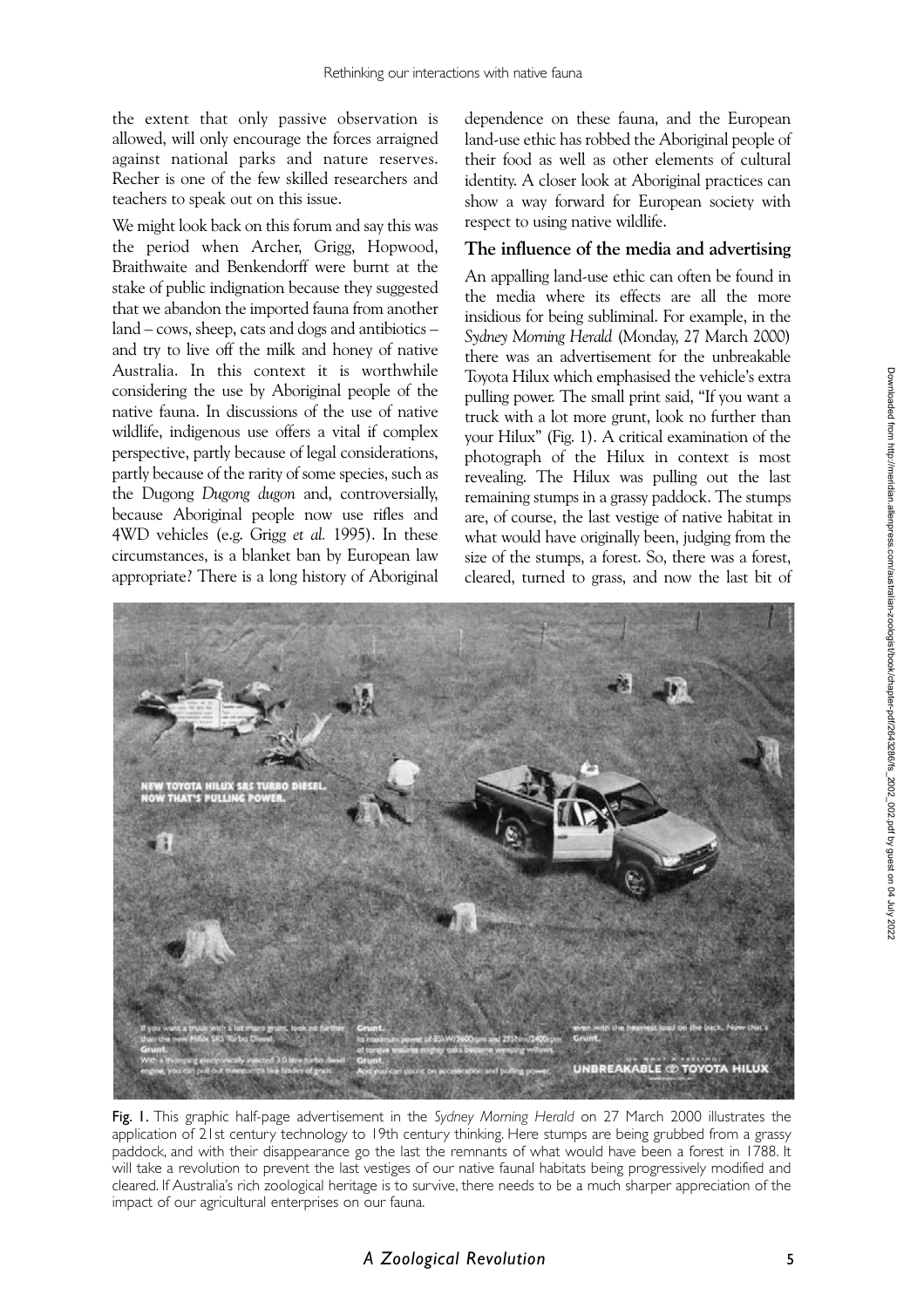habitat was being pulled out with the extra grunt made available by sophisticated engineering technology. An appalling land-use ethic is implied here. The ad seems to support the exploitation of the land until all its native values have gone, including the only remaining stump. If the wool or cattle or dairy industry were to collapse or were drastically reduced in such a landscape, the restoration options for the land would have been lost, and its fauna rendered extinct. The Hilux is not the problem since it might well be the vehicle of choice in any land restoration project. The real problem is the shocking maltreatment of the land by someone with the temporary power to do so. This ethic has been the root cause of all our land management problems, from salination of the inland agricultural lands to the clearing of littoral rainforest for beach sand mining. Archer, Benkendorff, Braithwaite, Clancy, Dickman, Figgis, Grigg, Harris, Hopwood, Hutchings, Lindenmayer, Lunney, Recher and Viggers may have seen the best of our fading faunal wealth, with younger researchers just catching glimpses of the last native frog, lizard, bird or insect escaping from the last stump in the grassy paddock or its marine equivalent.

The greatest problem facing the Australian fauna is the clearing of native habitat (or native vegetation). (Since the task of the conservation of native vegetation is as much a zoological exercise as a botanical one, we hasten to urge greater cooperation between the disciplines to maximise the benefits across the landscape.) What we are doing with the extra technological power (as in the Hilux ad) is destroying what remains of the native vegetation even though this does not seem to serve any immediate economic purpose, unless it is to flatten the land for laser ploughing. This suggests that native landscapes are regarded as worthless unless "improved" for European-style agricultural production. While one can be personally sympathetic to the individuals who brought this land ethic to Australia, as one of us is about his farmer grandfather from Lincolnshire (Lunney 1999), the destructive force of such an ethic is evident throughout NSW. The extra grunt of the Hilux has merely given the farmer/land manager that extra capacity to be destructive. This image symbolises the application of  $21^{st}$  century technology to  $19<sup>th</sup>$  century thinking. It is a harmful association that will take a revolution to uncouple, but disentangle them we must if we are to save any of our remaining fauna.



Fig. 2. Again, on 27 March 2000, the *Sydney Morning Herald* provided the zoologically-minded with a rich image. In this epic battle the tiger will die. Every tiger is now at the point of the 21st century sword: the gun, the poachers' snare, chain saws and farm machinery that assure that tiger populations will die from the relentless loss of habitat. In modern terms the tiger is an internationally-recognised endangered species.What is needed is an ability to see this confrontation in reverse, i.e a need to conserve and restore rather than fear and kill this magnificent creature. It will take a zoological revolution to do so. (Photograph by AP reproduced with permission)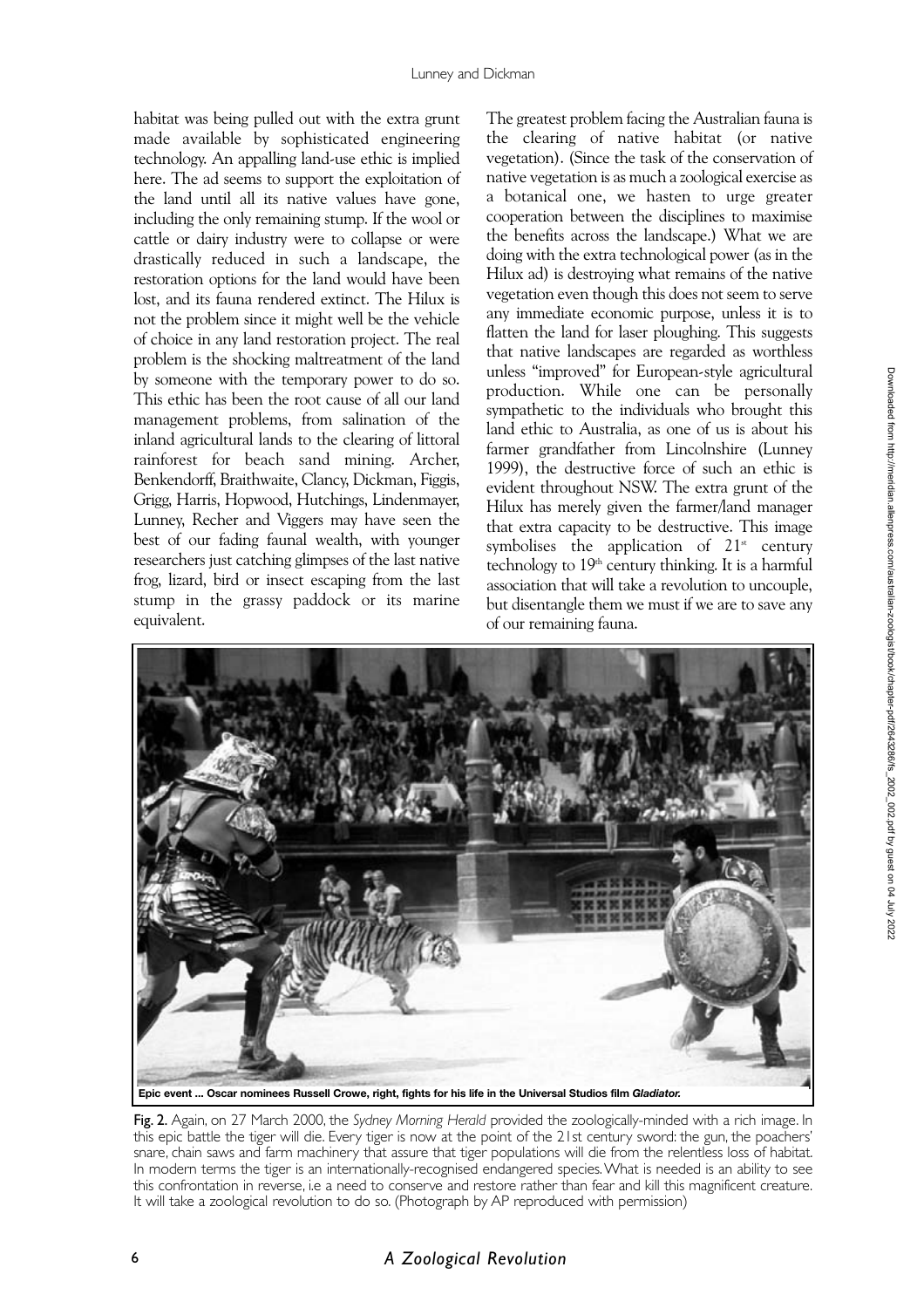Sydney Morning Herald

 $\ddot{\vec{v}}$ 

On the same day, 27 March 2000, there was an article in the *Sydney Morning Herald* about Russell Crowe winning an Oscar for the blockbuster movie "Gladiator". In the accompanying photo he is fighting a tiger with his terrible Roman sword (Fig. 2). Here we have an actor of international fame who is widely depicted as slaying what has become, since Roman times, an endangered species. It is a shocking image. Go further, and look at the zoology. Was there a tiger in ancient Rome? Crowe probably should be fighting a lion since the nearest tiger was on the Indian subcontinent. With both the zoology and the conservation biology wrong, an atonement is required. What about 50% of the film's profits going to tiger conservation?

Sadly, the same level of zoological fantasy is at work at the Royal Botanic Gardens in Sydney, at least as headline writers in the media see it. Scientists are concerned about the conservation of the Grey-headed Flying-fox *Pteropus poliocephalus* as it is an animal species in rapid decline (e.g. Eby *et al.* 1999) and it has been identified as qualifying for national listing as vulnerable (Duncan *et al*. 1999). It became a candidate for consideration as threatened fauna in NSW in late 1997 (batcall.csu.edu.au/ batcall/ abs/home.htm) and was finally listed as a vulnerable species on 4 May 2001, yet here we have a headline that reads, "Gardens slaughter as mighty newcomer rips into bat pests" (*Sydney Morning Herald* 9 May 2000, Fig. 3). Every time the media calls a species a "pest", usually meaning a pest to a sector of the agricultural community, this hinders its potential for being considered for what it is – a threatened species in its own right. In this article people express excitement at the prospect of a Powerful Owl *Ninox strenua* eating the "pest" Grey-headed

Fig. 3. "Who will be the next snack?" That is the question posed under the photo of the flying-foxes in this article in the *Sydney Morning Herald* on 9 May 2000. Witty, yes, but there is no mention that this species, the Grey-headed Flying-fox *Pteropus poliocephalus* was under consideration at the time for listing as a threatened species in NSW, a status it was granted on 4 May 2001.A 'pest' is only one viewpoint. There are others, and it may take a revolution for the zoological outlook to find an equal footing to match the long-standing concept of agricultural pests being society's pests. A new path is now needed. (Photographs and text reproduced with permission)



www.smh.com.au

2000

MAY 9.

TUESDAY,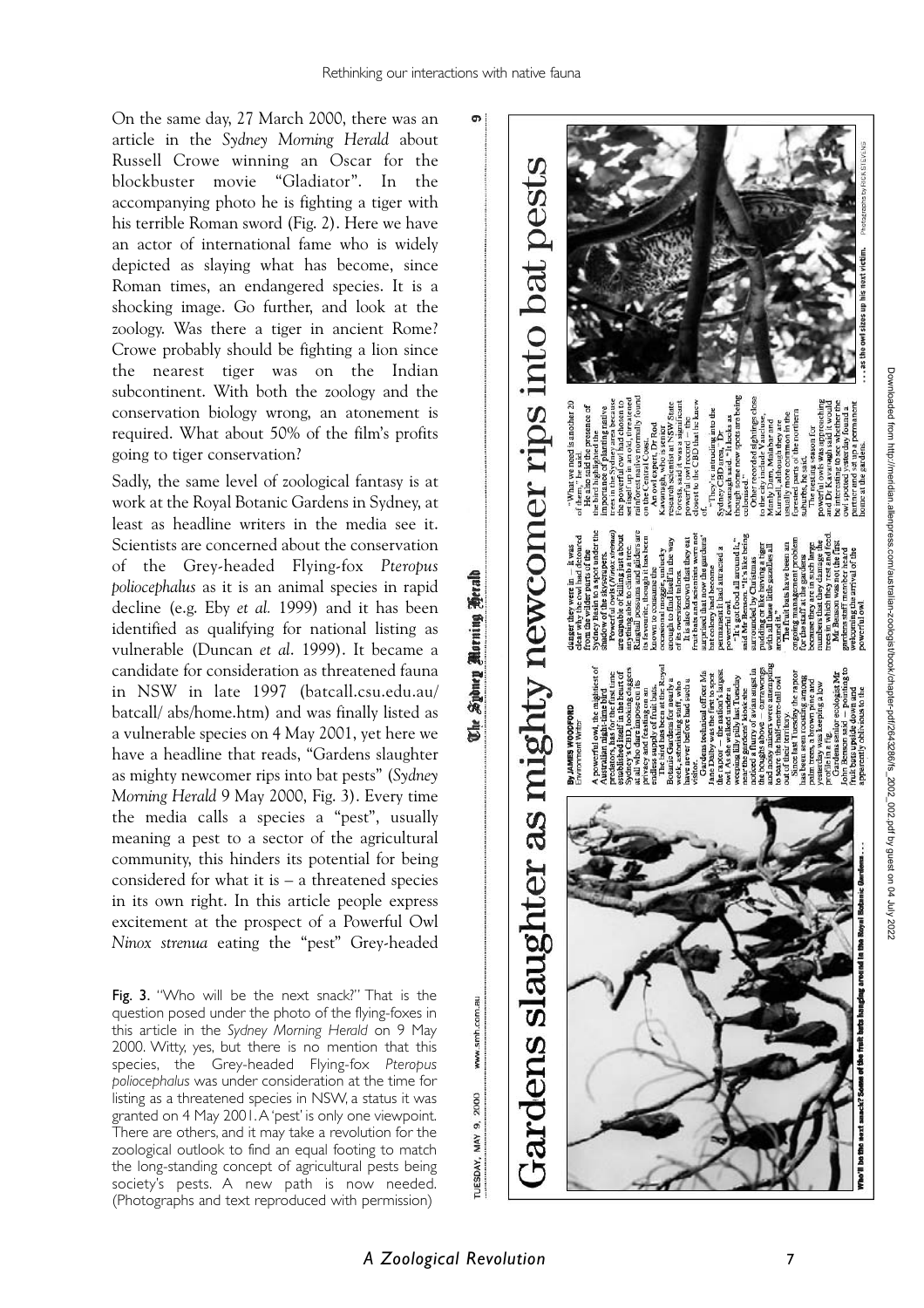Flying-fox in the Royal Botanic Gardens. The Powerful Owl is a great animal, a magnificent predator, but this headline makes for farcical conservation biology. The sympathetic and intelligent environment writing of a young journalist, James Woodford, is misrepresented by a conventional headline writer who regards wildlife as pests.

Regrettably, ignorance of our natural heritage is to be found nearly everywhere you look. For example, on the corner of Liberty Street and Railway Avenue, Stanmore, NSW (near the University of Sydney) in May 2000, an advertisement for the "truly wicked five-door Honda" glared down at us for even thinking of a forum on a zoological revolution (Fig. 4). This huge billboard depicts a modern Honda 4WD vehicle in front of an old sandstone house with bats circling around the chimney in the top corner of the photo. The bats represent an association with the devil, which stands as a carved stone gargoyle in the foreground. Bats here are the companions of the "truly wicked". This is horrendous advertising. In NSW, 20 of the

37 species of bats are officially threatened, but in the ad we see declining species portrayed as evil creatures. Not only is the implication of the ad disturbing from a conservation point of view, but the zoology is wrong. The bats in question look like flying-foxes. These large fruit bats are not the blood-sucking bats of European mythology that have given all small insectivorous bats such a stigma. On the contrary, these large flying-foxes are fruit- and nectar-eaters and they are fading in NSW (Eby *et al.* 1999), with two species, the Black Flying-fox *Pteropus alecto* and the Greyheaded Flying-fox listed as threatened. This terrible advertisement was put up shortly after the magnificent exhibition on bats closed at the Australian Museum. By comparison with the space and reach of the Honda advertisement, the Australian Museum exhibition had but a minor impact. Our dislike of the advertisement does not blight our perception of this Honda model, but it does show just how difficult it is to turn community values away from the old European outlook that has been so inappropriate for Australian landscapes, seasons and fauna.



Fig. 4. The gargoyle is watching the "truly wicked" new Honda. To give the picture an air of verisimilitude, the symbols of wickedness abound.The bats around the chimney are shown more clearly in the inset, which was a close-up of this billboard advertisement in Stanmore, NSW. The classification of 'wicked' is a precursor to legitimising the destruction of bats, not to mention neglect of this major Order of Australian mammals."Liberty" as the street name in the foreground is a delightful contrast to withdrawal of liberty for the bats. About one quarter of the native mammal fauna of Australia are bats. Such advertisements trade on European myths that had no foundation in the first place and are now being applied to our Australian fauna. It demonstrates that there will need to a revolution to appreciate Australian bats, their value and the need to study them and prepare plans for their conservation. (Photo by Daniel Lunney.)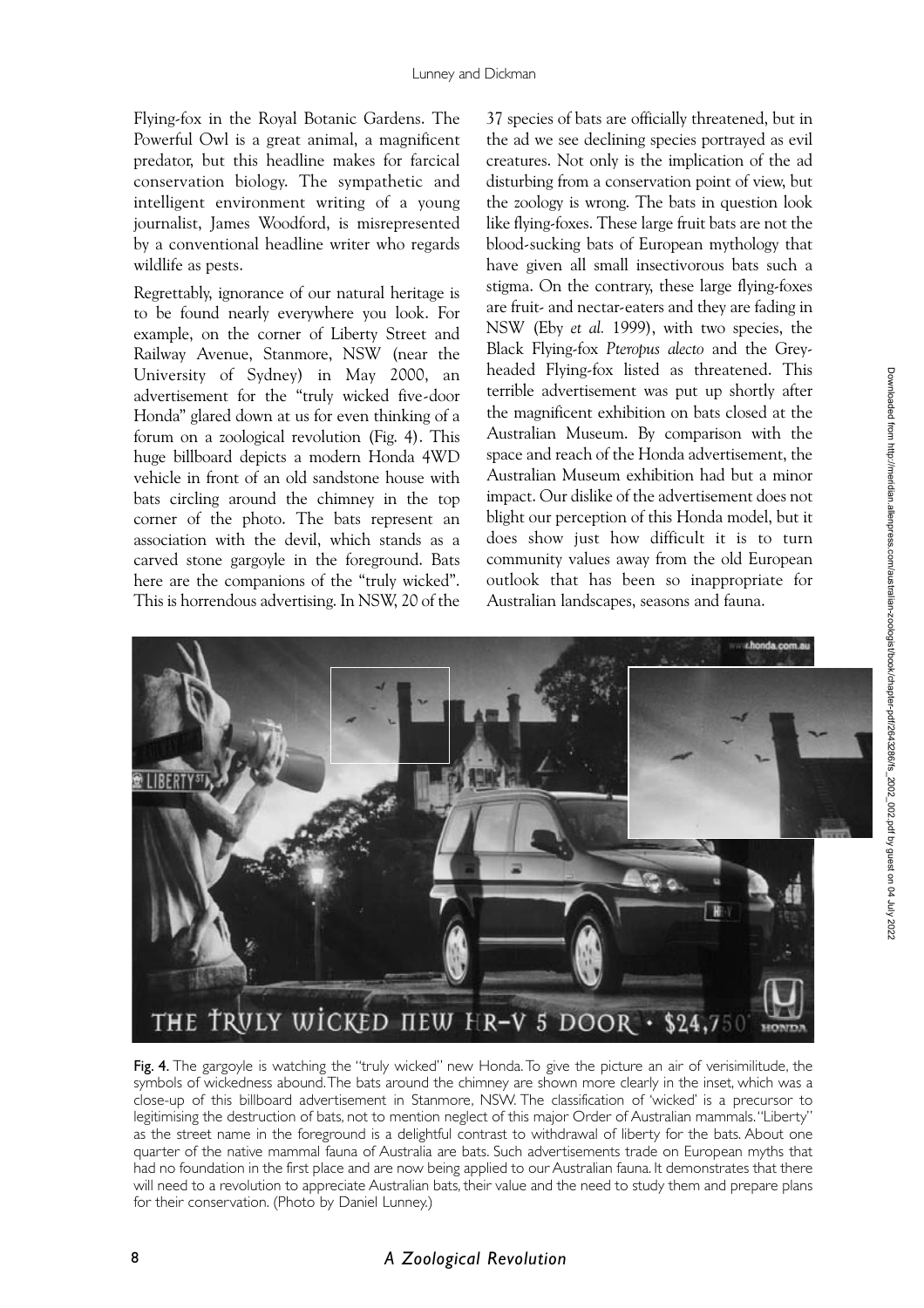# **The conservation challenge**

During the forum Harry Recher warned participants of the dimensions of the conservation challenge in the future: "The size of the football field we are playing on is not one that is modest in size; the goalposts are small and receding and we have got to play, in fact, a very large game; and that is what the debate is about".

One of the greatest challenges of conservation science is in communicating ideas to the general public through the media and through educational programs. Some journalists from the press are picking up on the ideas. David Dale, for example, wrote an entertaining piece titled "Have Skippy – and eat him too" (*Sydney Morning Herald,* 10 October 1999). Schools, however, are not educating the young in wildlife and conservation issues as Mike Archer discovered when confronted by the ignorance of a sample of children who did not know one native animal from another (*Science in the Pub* segment on the ABC Science Show, May 2000, and *Sydney Morning Herald* article "Kids don't know our animals" by Daniel Dasey on 14 May 2000).

Consider that there are 891 vertebrates currently recognised as protected native fauna in New South Wales (Lunney *et al.* 2000a). That is only about the same number of students as in most high schools. Most students get to know almost all of the faces of their fellow students and even most of their names during the period of schooling, and after 20-30 years can still remember many classmates. Why is it that we cannot similarly name our native mammals? Or any of the other vertebrate groups?

There are three reasons for this. Firstly, there is a simple lack of acquaintance with the appearance of each species. This could be overcome with a gallery of pictures around a school, with the common and scientific names of each animal listed beneath. This display could be presented thematically, such as by habitat, taxonomic association, size, colour, movement and diet type and could also include conservation status, value as Aboriginal food and use as icons, such as in the 2000 Olympics (Lunney *et al.* 2000b). The Museum and other fauna organisations could play an even bigger role here and present the fauna as a catalogue in book form or on the web as a parade that puts names to faces to familiarise the Australian public with their native fauna. Secondly, the inhibitions on approaching or touching native fauna make them more remote

and less likely to be noticed unless they are huge, like a whale, or strikingly different, like a koala or a platypus. A strong case for a closer association between humans and native wildlife is made by Archer and Hopwood in this forum, although Viggers and Lindenmayer have much to say on the "pet" approach. Thirdly, the irrelevance of native fauna to our daily lives maintains their status as zoological oddities. If they were food items, their relevance would rise sharply and the issues would then be about their ecologically sustainable management and conservation. The essence of the argument is that by placing a value on native wildlife that gives a local return, then the local population will, in turn, help conserve these now-valuable species. It is also noted that an ecologically sustainable development (ESD) approach requires that habitat restoration be adopted as part of the package in developing the commercial use of native fauna.

A long history of overuse of the land, timber, native wildlife, fish stocks and marine mammals is a poor foundation for planning a sustainable future. The temptation of short-term gains combined with environmental ignorance, the pressure to export and the unwillingness of governments to regulate suggest that a revolution in perspective is just about impossible. If the same old attitudes to natural resources continue, it would be counter-productive to pursue the consumption of native fauna. Here we are at a turning point. With the Australian landscape deteriorating on a massive scale and entire river basins in crisis, there is a new willingness to look beyond remedial action that still leaves the old environmental threats intact. Archer is challenging the agricultural basis for our existence, principally the imported agriculture with its half a dozen stock species. Any attempts to continue to live solely within that framework will spell disaster to our native fauna, to the land itself and eventually to our culture.

# **Conclusion**

While we were preparing for this forum a short article appeared in the *Sydney Morning Herald* (13 October 1999) with the title: "Sixth billionth baby is born into a world of difficulty". The article reported Kofi Anan, Secretary-General to the UN, welcoming the sixth billionth baby into the world, and stated that the baby would need lots of luck in a world where half the world population, or 3 billion people, get less protein in their diet than the average American house cat. The brief article also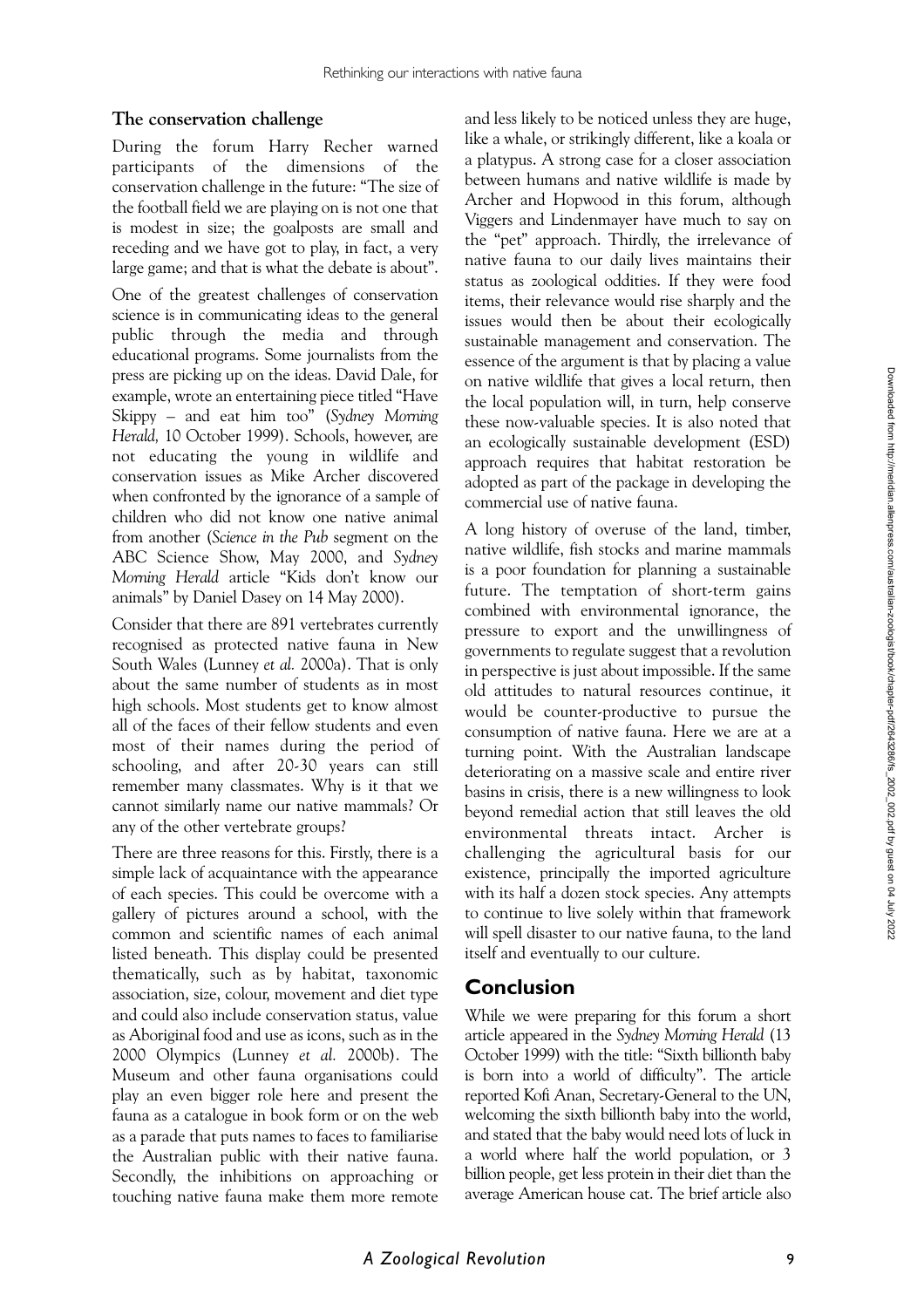noted that by the time the reader had finished the article, the next baby will have been born. This population overload is what is underpinning so much of the massive and continuing loss of biodiversity. Harry Recher, among others, has been pushing this difficult line since the early 1970s, and it is continuingly unpopular. One of the side effects of the overuse of resources is the growing list of threatened fauna in NSW. It is a symptom of the problem, and not the centerpiece, so it is but one measure of the impact of overpopulation combined with more powerful technology and a nonecological approach to land use. Paul Ehrlich has often said that no environmental rescue program can ultimately succeed unless we also deal with the overpopulation issue. That is true, but it may be that dealing with the other issues, such as loss of wildlife, or contemplating a solution such as the commercial use of wildlife and the restoration of native habitats, brings home the point and forces the changes that lead to a sustainable population policy. That new perspective is the basis for this forum. Population policy is a contentious issue and it is easier for the public to show concern for threatened species. If we wait for a great population policy to appear, the threatened fauna may have become extinct and the now non-threatened may have slid onto the threatened lists.

In the *Good Weekend* (*Sydney Morning Herald* 8 April 2000), David Suzuki was reported as saying: "50 per cent of the birds and mammals will be gone before the end of this century". The year before, Harry Recher (1999) had predicted that 50 per cent of Australia's birds would be gone by the end of this century. There is a common recognition of the scale of the problem by those who confront it as scientists, but the time scale of 100 years down the track does make it sound irrelevant to most people. Everyone present at the forum will be dead by the end of this century, but the problems will not be dead, nor will the legacy of current inaction. What is more, we are largely ignorant of 52 per cent of our vertebrate fauna in NSW and do not know enough to be able to effectively classify them by conservation status (Lunney *et al.* 2000a). Worse still, by the time the RZS had published *The Other 99%* (Ponder and Lunney 1999), it was evident that the scale of ignorance of our biodiversity, and thus the size of the task to conserve it, had risen by many orders of magnitude. This is a difficult revolution indeed and it goes to the heart of our society's mainsprings. Now read on.

# **Acknowledgements**

We are indebted to many colleagues for discussions over the decades, and to participants in this forum in particular for their boldness, their zoological skill and their willingness to listen,

argue and change. We are also indebted to Irina Dunn, Gordon Grigg and Harry Recher for their critical comments on this manuscript.

# **References**

**de Bono, E. 1991**. *Handbook for the Positive Revolution*. Viking, London.

**Duncan, A., Baker, G. B. and Montgomery, N. (eds) 1999.** *The Action Plan for Australian Bats*. Environment Australia, Canberra.

**Eby, P., Richards, G., Collins, L. and Parry-Jones, K. 1999.** The distribution, abundance and vulnerability to population reduction of a nomadic nectarivore, the Grey-headed Flying-fox *Pteropus poliocephalus* in New South Wales, during a period of resource concentration. *Australian Zoologist* **31**:240-53.

**Grigg, G. C., Hale, P. T. and Lunney, D. (eds) 1995.** *Conservation Through the Sustainable use of Wildlife.* Centre for Conservation Biology, University of Queensland, Brisbane.

**Lunney, D. 1998.** The role of national parks and nature reserves as a field for science. Pp. 140-49

in *National parks: New Visions for a New Century,* edited by P. Prineas. Nature Conservation Council of NSW, Sydney.

**Lunney, D. 1999.** A changing land-use ethic: the inheritance and the legacy. *Habitat* **27** (6):19.

**Lunney, D. 2001.** Causes of the extinction of native mammals of the Western Division of New South Wales: an ecological interpretation of the nineteenth century historical record. *Rangeland Journal* **23**:44-70.

**Lunney, D. and Grigg, G. (eds) 1988.** *Kangaroo harvesting and the conservation of arid and semiarid lands*. Special Edition of *Australian Zoologist* **24**:121-93.

**Lunney, D., and Leary, T. 1988.** The impact on native mammals of land-use changes and exotic species in the Bega District (New South Wales) since settlement. *Australian Journal of Ecology* **13**:67-92.